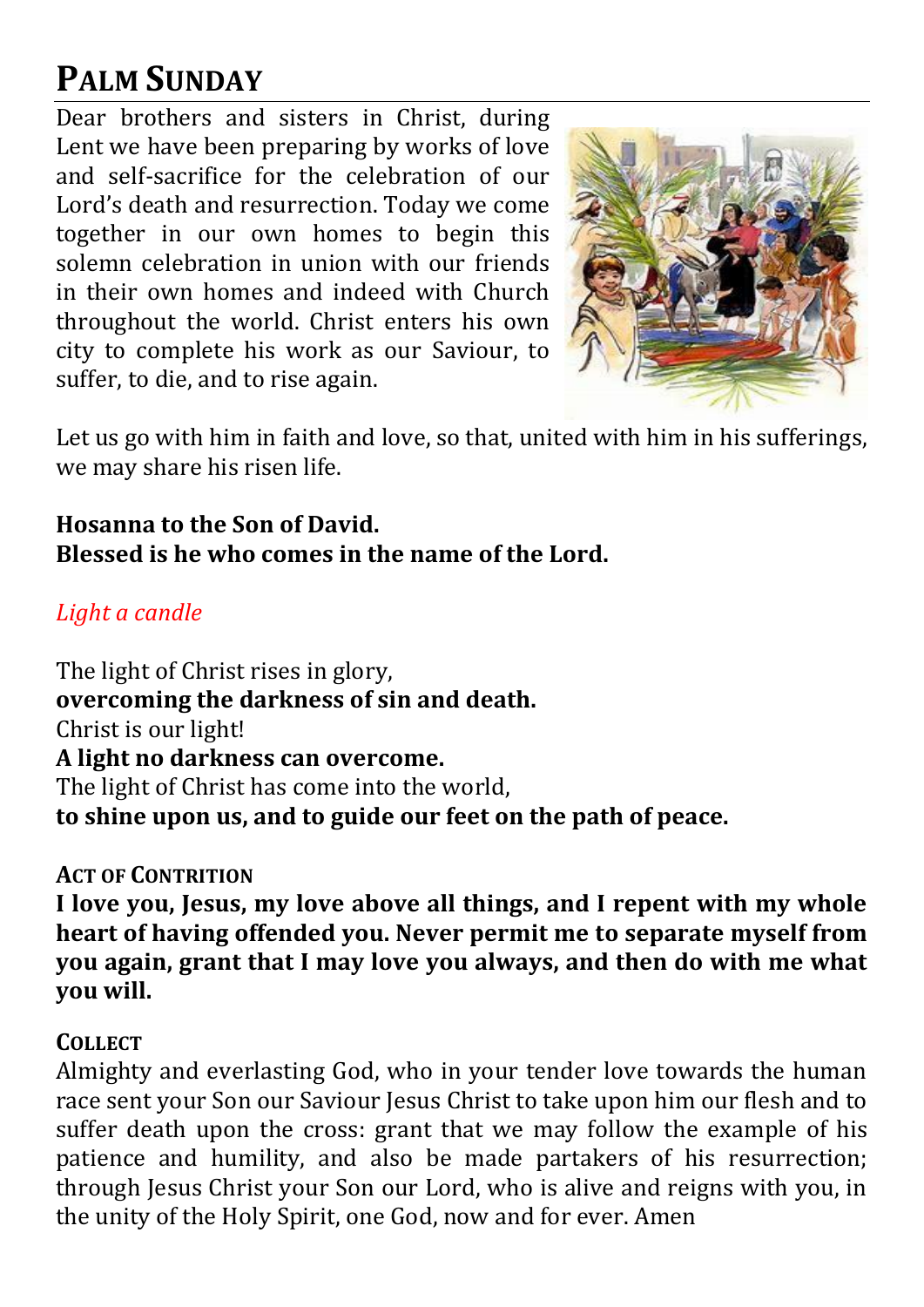#### **GOSPEL READING MATTHEW 21.1-11**

*Read the passage and in a time of silence reflect on what God is saying to you through it.* **21** When they had come near Jerusalem and had reached Bethphage, at the Mount of Olives, Jesus sent two disciples, **<sup>2</sup>** saying to them, "Go into the village ahead of you, and immediately you will find a donkey tied, and a colt with her; untie them and bring them to me. **<sup>3</sup>** If anyone says anything to you, just say this, 'The Lord needs them.' And he will send them immediately.<sup>[\[a\]](https://www.biblegateway.com/passage/?search=Matthew+21&version=NRSV#fen-NRSV-23828a)"</sup> **<sup>4</sup>**This took place to fulfill what had been spoken through the prophet, saying,

**<sup>5</sup>** "Tell the daughter of Zion, Look, your king is coming to you, humble, and mounted on a donkey, and on a colt, the foal of a donkey."

**<sup>6</sup>**The disciples went and did as Jesus had directed them; **<sup>7</sup>** they brought the donkey and the colt, and put their cloaks on them, and he sat on them. **8**A very large crowd<sup>[\[b\]](https://www.biblegateway.com/passage/?search=Matthew+21&version=NRSV#fen-NRSV-23833b)</sup> spread their cloaks on the road, and others cut branches from the trees and spread them on the road. **9**The crowds that went ahead of him and that followed were shouting,

"Hosanna to the Son of David! Blessed is the one who comes in the name of the Lord! Hosanna in the highest heaven!"

**<sup>10</sup>**When he entered Jerusalem, the whole city was in turmoil, asking, "Who is this?" **11**The crowds were saying, "This is the prophet Jesus from Nazareth in Galilee."

## **PRAYERS**

**The Church.** Lord, whose Son rode through the streets to a triumphant welcome, we welcome you today into our hearts. We ask you this day to enter into every corner of your church worldwide, so that we, and all who meet in your name, may be enabled to proclaim you throughout our world.

Remembering that many of those who shouted 'Hosanna' on Palm Sunday cried 'Crucify' on Good Friday, we ask you to help us remain steadfast in our faith. Strengthen us O Lord, to travel the way of the cross, in order to walk with you thereafter in newness of life.

## **Lord in your mercy. Hear our prayer.**

**The World and our nation.** We pray that at this time of international crisis, you will guide all those in positions of power of influence in the ways of justice and peace for all. We pray particularly for our health service and those worldwide seeking to combat the spread and effects of Coronavirus and indeed all afflictions.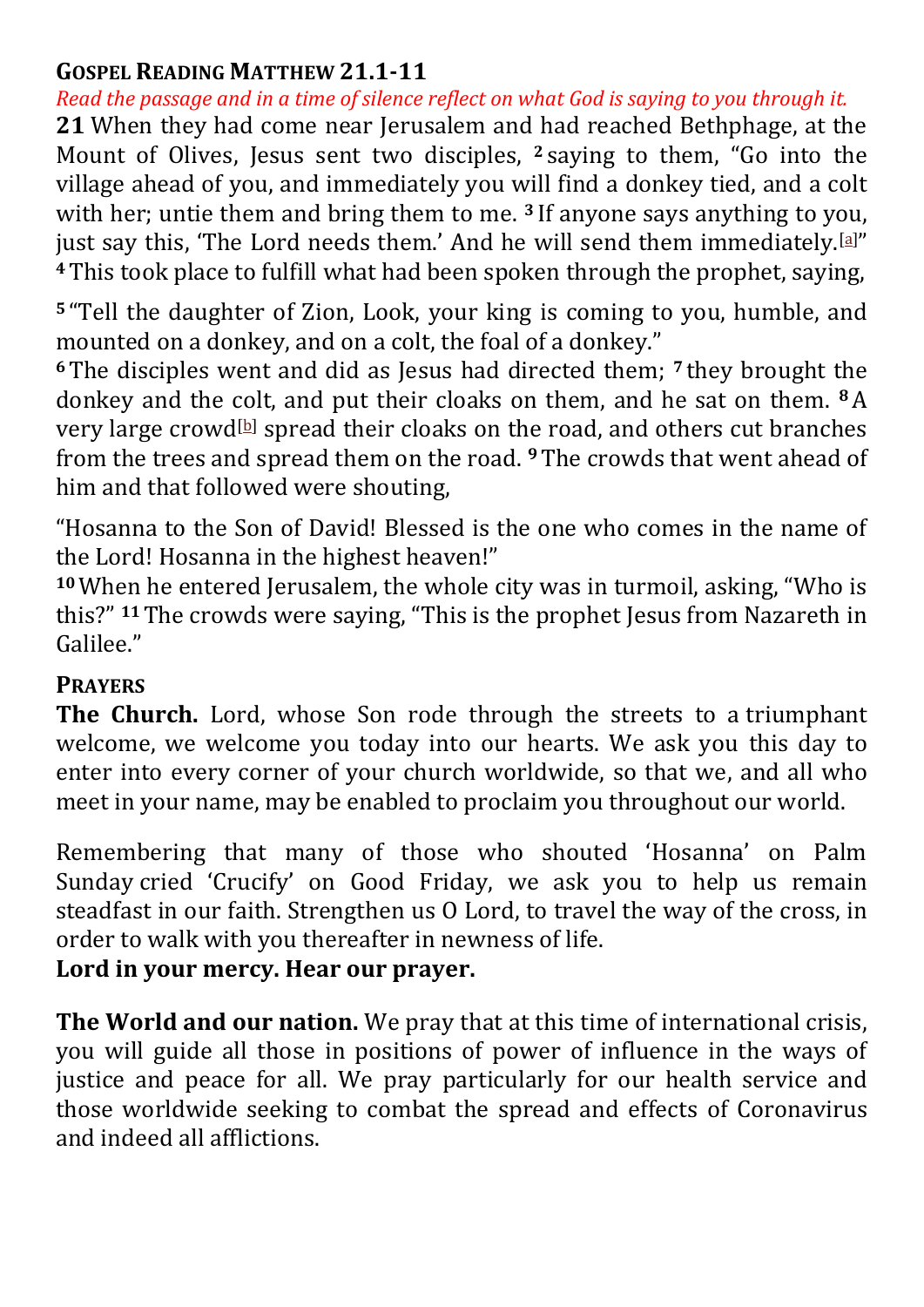We pray for the safety of medical staff and volunteers and that nations will be protected and preserved at this time. For those who suffer from want or warfare too, we pray your protection from all that assails them. **Lord in your mercy. Hear our prayer.**

**Our local community.** Lord, we pray for those amongst whom we live, work and pass our time – many of whom we are isolated from now. Empower all that is being done for our collective good, bless those who serve our community and help us to play our part in any way that we can. **Lord in your mercy. Hear our prayer.**

**Those in special need.** Lord, we pray for those who are in any kind of need, whether in body, mind or spirit. We pray especially for the lonely and the fearful at this time, grant them and all those who suffer, the assurance of your presence and the certainty of your promises.

As we enter with you into the turbulence this Holy Week, strengthen us all with fortitude, gratitude and the assurance that neither death nor life, neither angels nor demons, neither the present nor the future, nor any powers, neither height nor depth, nor anything else in all creation, will be able to separate us from your love.

Merciful Father, **Accept these prayers for the sake of your Son, our Saviour Jesus Christ. Amen.** 

## **ACT OF SPIRITUAL RECEPTION**

**O loving God, in union with Christian people throughout the world and across the centuries gathered to make Eucharist, hearing your holy Word and receiving the Precious Body and Blood of your dear Son, I offer you praise and thanksgiving. Even though I am exiled from tasting the Bread of Heaven and drinking the Cup of Life I pray that you will unite me with all the baptised and with your Son who gave his life for us.** 

**Come Lord Jesus, dwell in me and send your Holy Spirit that I may be filled with your presence.**

THE LORD'S PRAYER:

**Our Father in heaven, hallowed be your name, your kingdom come, your will be done, on earth as in heaven.**

**Give us today our daily bread. Forgive us our sins**

**as we forgive those who sin against us.**

**Lead us not into temptation but deliver us from evil.**

**For the kingdom, the power, and the glory are yours now and for ever. Amen.**